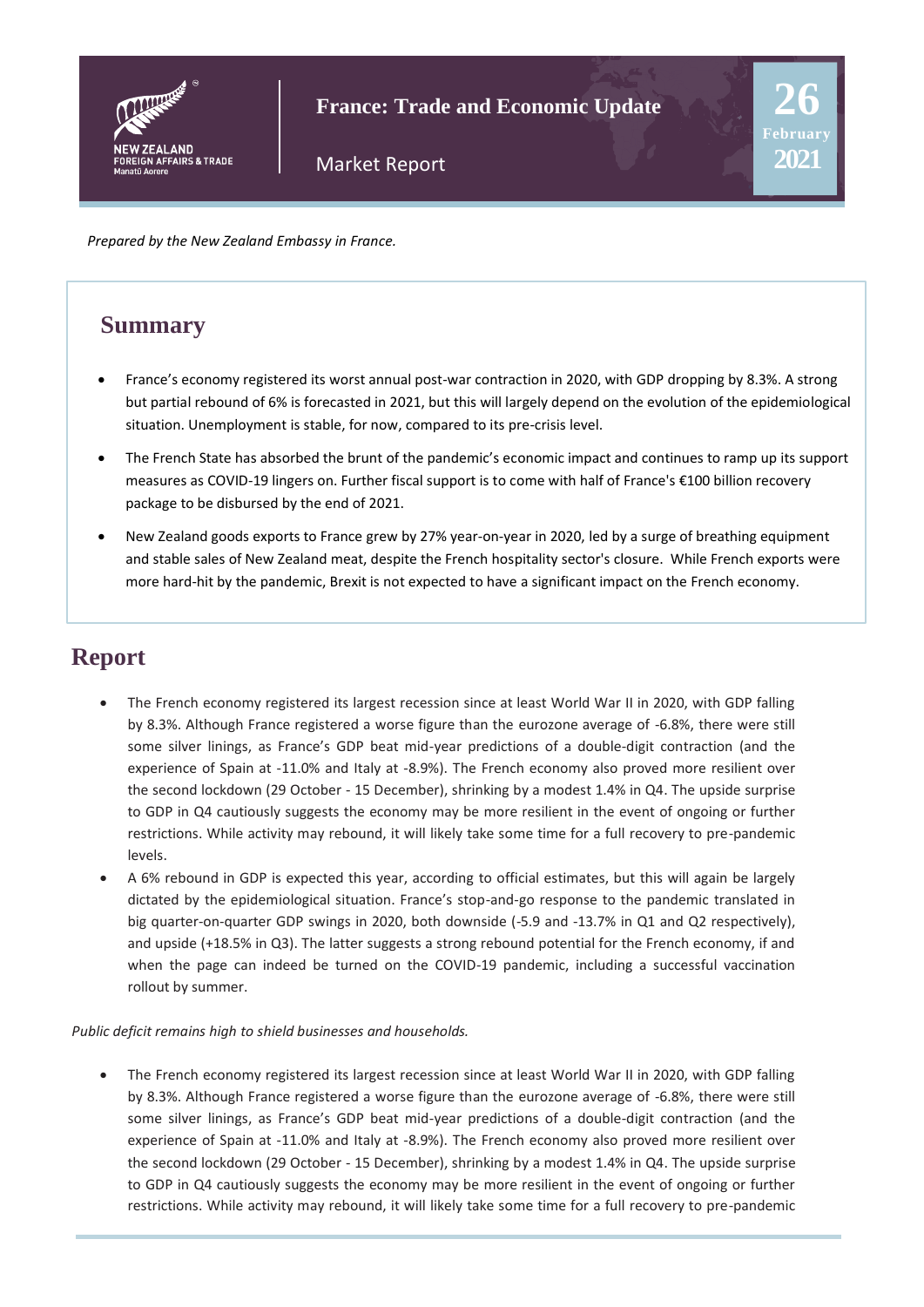levels.

• A 6% rebound in GDP is expected this year, according to official estimates, but this will again be largely dictated by the epidemiological situation. France's stop-and-go response to the pandemic translated in big quarter-on-quarter GDP swings in 2020, both downside (-5.9 and -13.7% in Q1 and Q2 respectively), and upside (+18.5% in Q3). The latter suggests a strong rebound potential for the French economy, if and when the page can indeed be turned on the COVID-19 pandemic, including a successful vaccination rollout by summer.

#### *With more support measures coming*

- As the pandemic continues, the Government is maintaining and even ramping up its main economic support measures. Solidarity Fund payments - initially limited to independent businesses owners and small companies and capped at  $\epsilon$ 1,500 per month - have been gradually increased, meaning some companies can now benefit from up to €200,000 per month in specific cases. These payments will remain in place at least until June. Full wage support is also ongoing for employees of businesses forced to close due to the Government's pandemic response.
- After an initial tranche of €10 billion in 2020, 40% of France's €100 billion recovery package will be disbursed this year. This will include the first half of a €20 billion cut in corporate tax, and a range of measures to accelerate the transition to a low carbon economy, such as fiscal incentives to increase the uptake of clean transportation and to support energy efficient building renovations, as well as investment in green hydrogen technology.

#### *A likely limited Brexit impact*

• Although trade statistics have yet to be published, post-Brexit trade issues have received little media attention thus far, likely suggesting a more limited trade impact on this side of the Channel than may have been initially feared. The UK is France's 6th largest export market, with €27 billion worth of French goods sold to the UK in 2020. In December, Minister Le Maire estimated that Brexit would shave 0.1 percentage points off France's 2021 GDP.

#### *French exports hard hit by the pandemic…*

• France's international goods trade deficit worsened in 2020 to €65.2 billion (an increase of 12.6% from 2019), edging closer to its 2010 trough of €75 billion. Key French exporting industries have been particularly hard hit by the pandemic (aeronautical down 45% in 2020 year-on-year, cars down 19%), resulting in French goods exports decreasing more significantly (-15.9%) than imports (-13%). Although the French agrifood sector was relatively spared from the worst impacts of the pandemic, imports of food products are further closing the gap on French exports, with France's agrifood trade balance remaining barely positive in 2020 (€1.4 billion, down 22% from last year).

#### *…and New Zealand's two-way trade deficit with France halved*

• These trends are reflected in our bilateral goods trade, with New Zealand's deficit with France having almost halved in 2020 to NZD449 million (-44.6% on 2019). This was driven by a 22.9% drop in imports from France to NZD896 million, with French aircraft (-66%) and vehicle (-19%) sales amongst the hardest hit, and a 26.9% surge of New Zealand exports to NZD447.6 million, led by breathing equipment (+123% to NZD170 million). Ventilator machinery exports now outsell New Zealand meat exports to France by a ratio of 1.6:1 ratio. Historically, New Zealand's largest goods export to France, meat exports were relatively steady in 2020 (up 3.6% to NZD111 million) despite the French hospitality sector having been shut down for roughly half of the past year, and the 6pm national curfew further restricting take-away options.